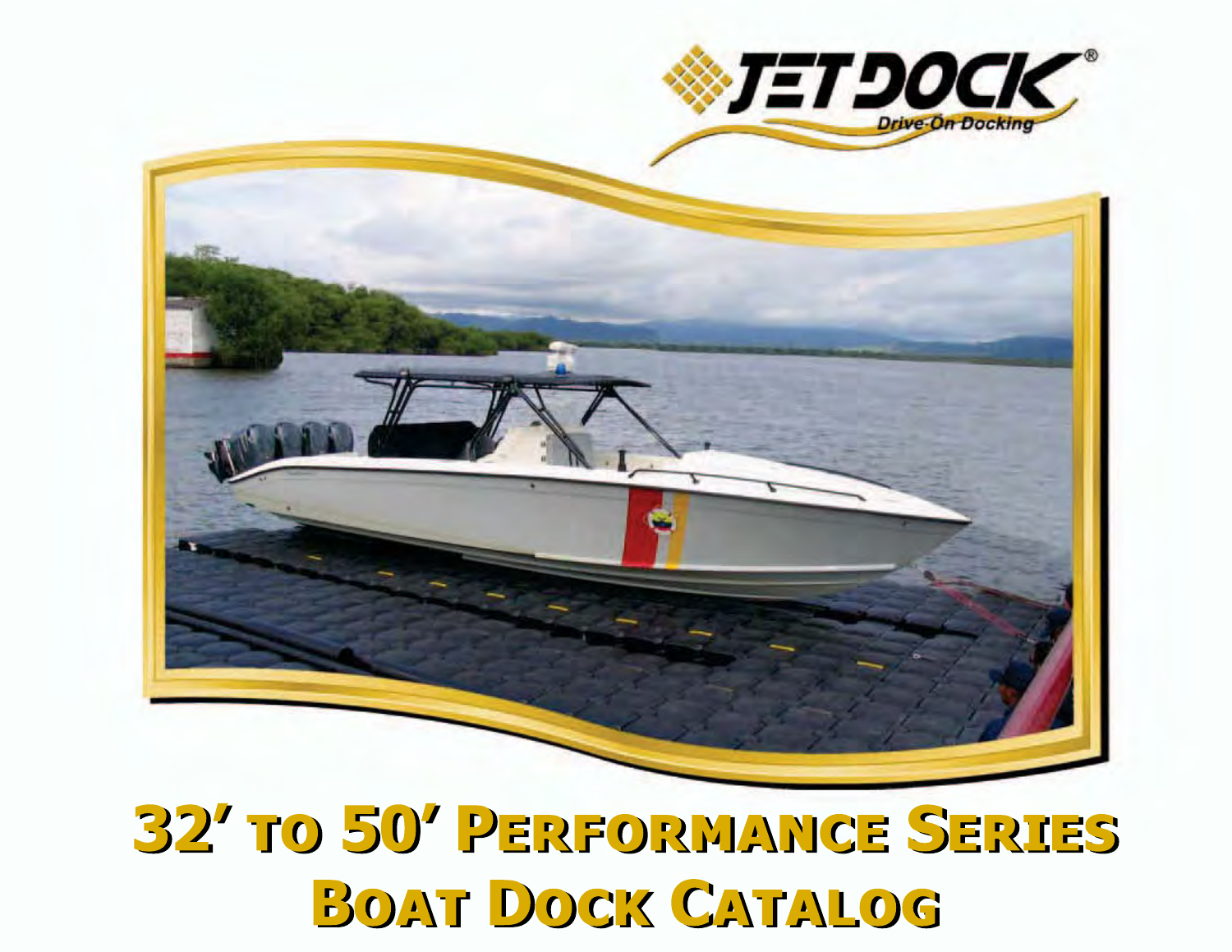#### **32 FT AND 35 FT BOAT** DOCK CONFIGURATIONS (FOR CRAFT UPTO 30,000 LBS.)









- PIVOTING PEDESTAL WINCH
- PERIMETER TIE-OFF CLEAT
- MODULE ASSEMBLY
	- PERFORMANCE LIFT SYSTEM
- **BOARDING STEPS** E
- $\longrightarrow$  INNER-BUNK
- **D** OUTER-BUNK
- \* For calm water locations only
- \* Mimimum 6' depth at stern half of dock required
- \* Access to electricily needed
- \* Some cubes may be compromised to
- facilitate assembly and use.

#### **STANDARD FEATURES**

- · LIFETIME LIMITED WARRANTY
- · DURABLE HIGH DENSITY POLYETHYLENE **CONSTRUCTION**
- · PATENTED DRIVE-ON RAMPED DESIGN
- PATENTED, MODULAR, CHANGEABLE **CONFIGURATIONS**
- · NON-SKID SURFACE
- · 270° WALK-AROUND SPACE
- **BOW RETENTION WINCH TURRET**  $\bullet$
- · PERIMETER TIE-OFF CLEATS
- · DRY, SELF-BAILING, WATER-DRAINING DECK
- · ADJUSTABLE BUOYANCY
- · HDPE TUBULAR BUNK SUPPORT SYSTEM
- HDPE TUBULAR KEEL DEFLECTION SYSTEM
- · CUSTOM DRIVE-ON BOW TRACKING SYSTEM
- PATENTED KEEL GUIDANCE SYSTEM ٠
- · POWERHEAD



**UNIVERSAL 35ft. Performance Series AquaPad"** Size: 15' wide x 40' long Cubes: 210 Item No.: D01-24-PD-101

WARNING: The Jet Dock System and its assembly designs and configurations depicted in these diagrams are protected by U.S. Patents #5,529,013; #5,682,833; #5,931,113; #5,947,050; #6,431,106; #6,526,902 & #6,745,714; Canadian Patent #2,174,705; European Patent #0,837,815 & #1,440,003; and pending United States, Canadian and International patents. For information on licensing and/or patent infringement clarification, please contact Jet Dock Systems, Inc.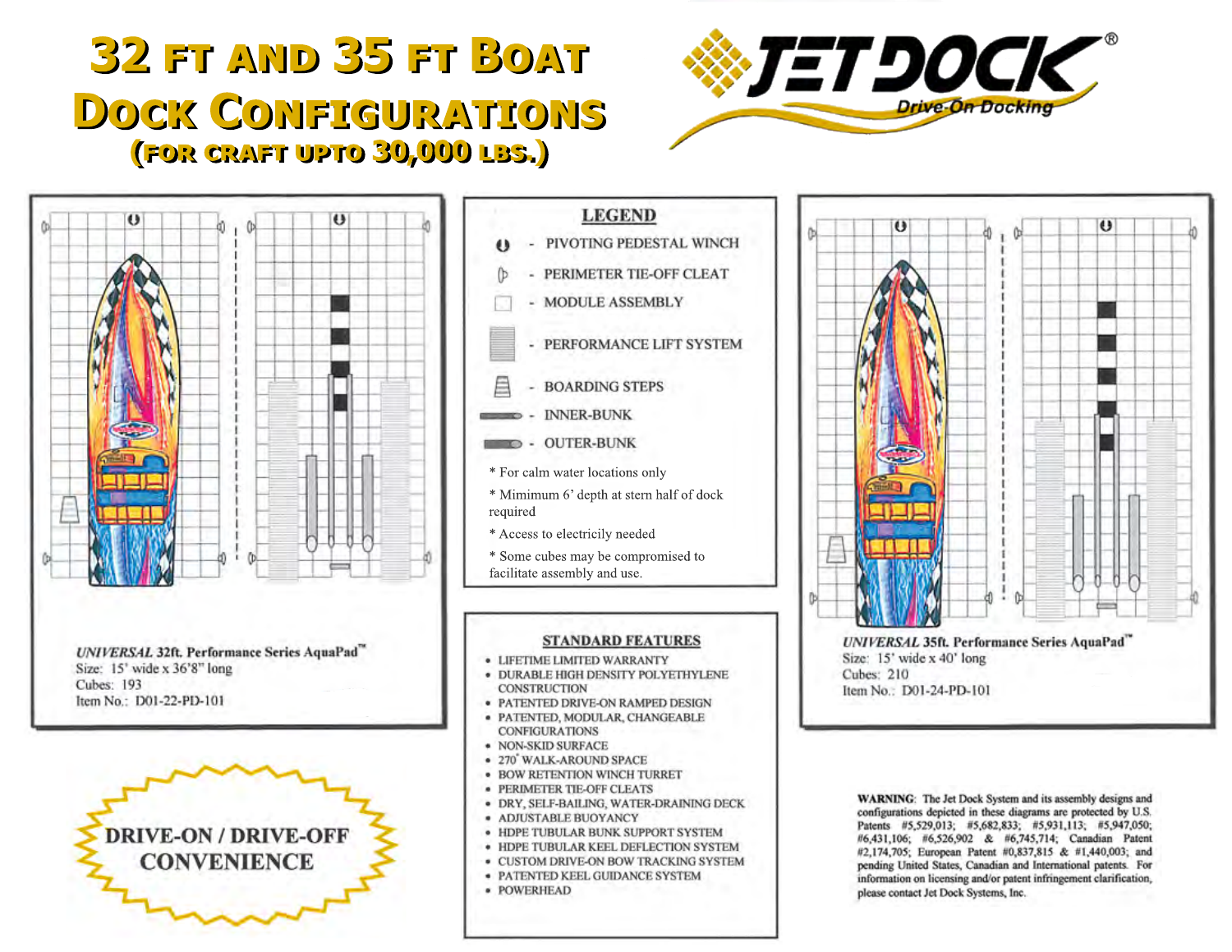#### 42 FT AND 50 FT BOAT DOCK CONFIGURATIONS (FOR CRAFT UPTO 60,000 LBS.)





**UNIVERSAL 42ft. Performance Series AquaPad** Size: 15' wide x 46'8" long Cubes: 244 Item No.: D01-28-PD-101





- \* For calm water locations only
- \* Mimimum 6' depth at stern half of dock required
- \* Access to electricily needed
- \* Some cubes may be compromised to facilitate assembly and use.

#### **STANDARD FEATURES**

- · LIFETIME LIMITED WARRANTY
- · DURABLE HIGH DENSITY POLYETHYLENE **CONSTRUCTION**
- · PATENTED DRIVE-ON RAMPED DESIGN
- · PATENTED, MODULAR, CHANGEABLE **CONFIGURATIONS**
- · NON-SKID SURFACE
- · 270 WALK-AROUND SPACE
- **BOW RETENTION WINCH TURRET**
- · PERIMETER TIE-OFF CLEATS
- · DRY, SELF-BAILING, WATER-DRAINING DECK
- · ADJUSTABLE BUOYANCY
- · HDPE TUBULAR BUNK SUPPORT SYSTEM
- · HDPE TUBULAR KEEL DEFLECTION SYSTEM
- · CUSTOM DRIVE-ON BOW TRACKING SYSTEM
- · PATENTED KEEL GUIDANCE SYSTEM
- · POWERHEAD



**UNIVERSAL 50ft. Performance Series AquaPad** Size: 15' wide x 53'4" long Cubes: 278 Item No.: D01-32-PD-101

WARNING: The Jet Dock System and its assembly designs and configurations depicted in these diagrams are protected by U.S. Patents #5,529,013; #5,682,833; #5,931,113; #5,947,050; #6,431,106; #6,526,902 & #6,745,714; Canadian Patent #2,174,705; European Patent #0,837,815 & #1,440,003; and pending United States, Canadian and International patents. For information on licensing and/or patent infringement clarification, please contact Jet Dock Systems, Inc.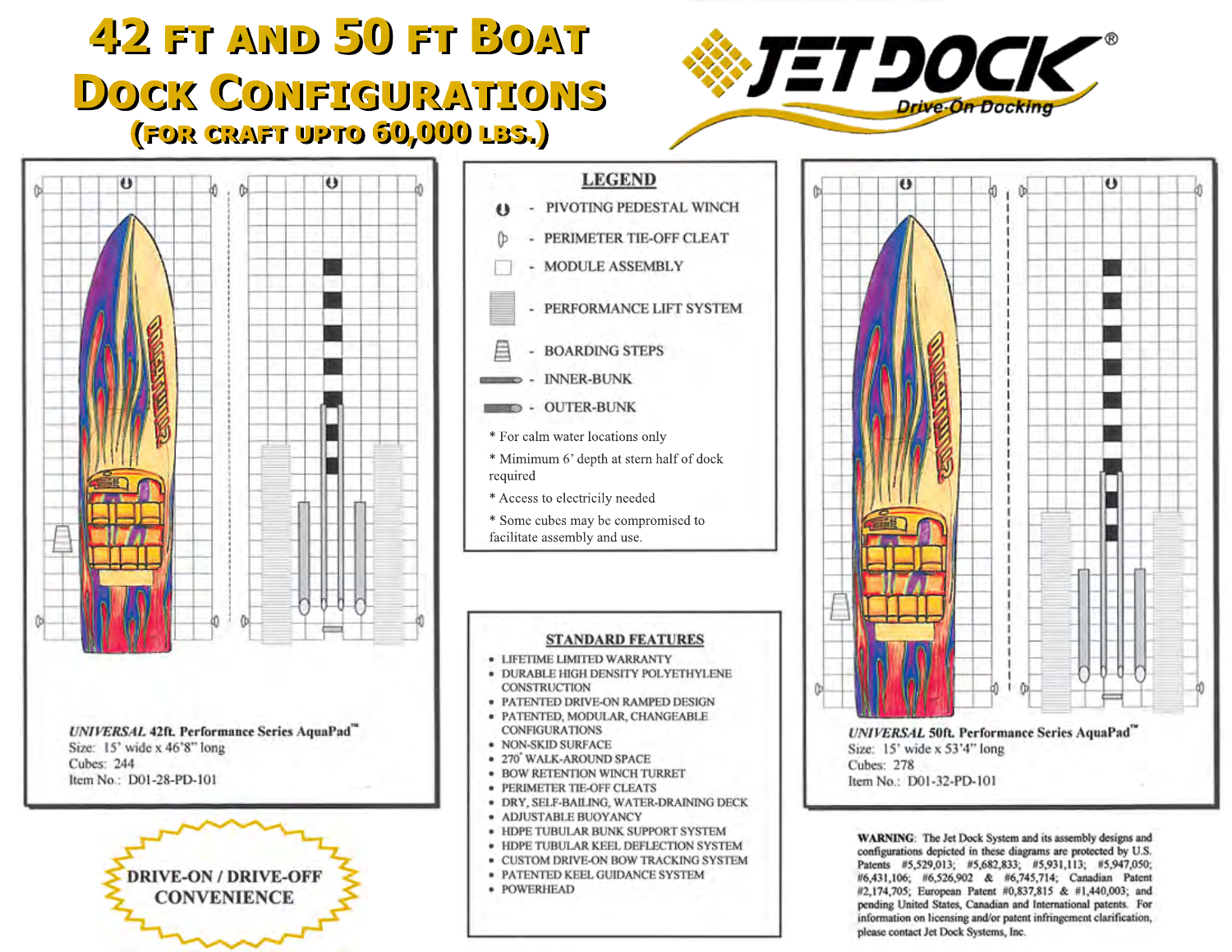# **Performance Series Performance Series Photos Photos**



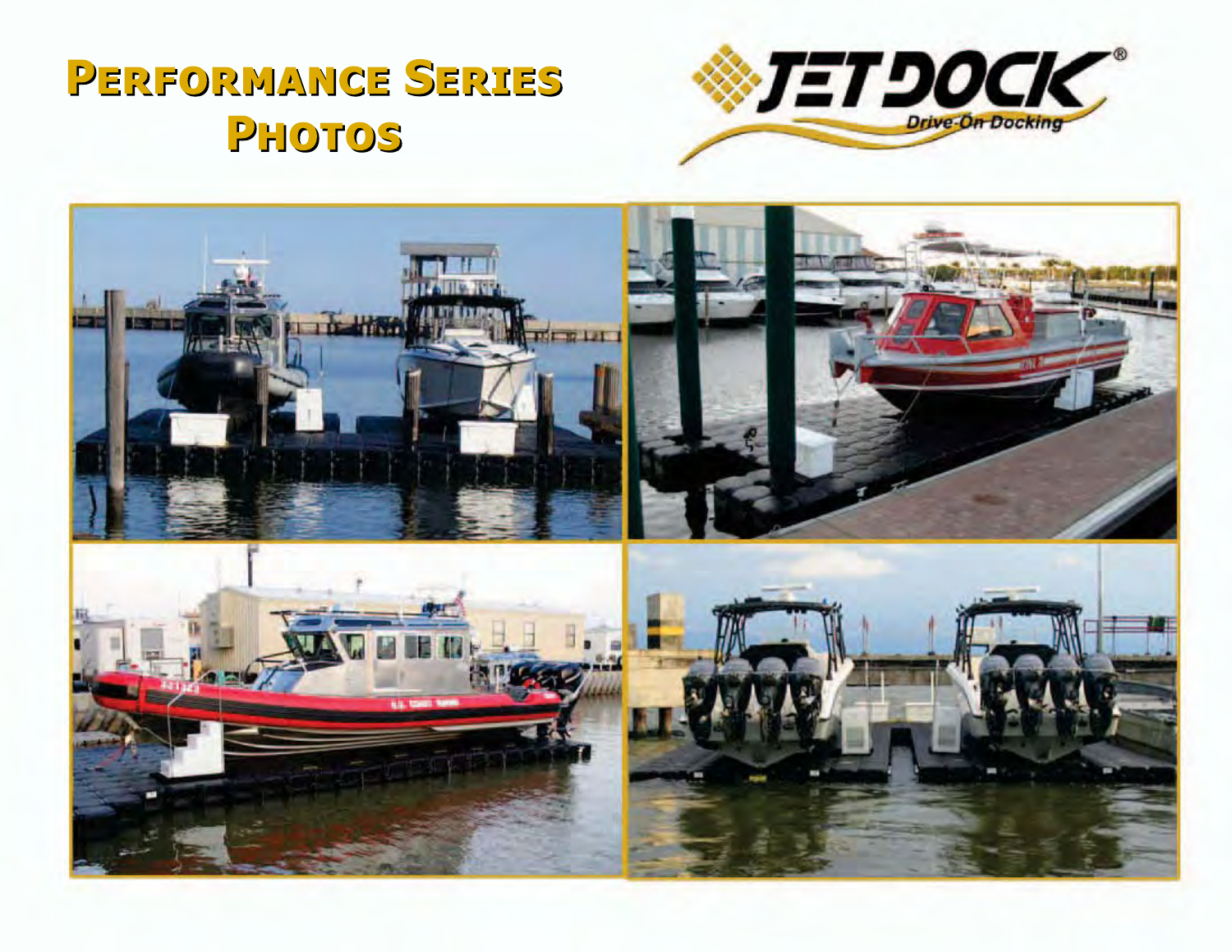# **Performance Series Performance Series Major Components Major Components**



**The Tubular Bunk System on the dock centers the craft during drive-on and cradles the craft like the bunks on a trailer.**





**Under the dock, a pair of submerged pontoons provide the buoyancy to lift the craft and drives completely out of the water.**



**The power head mounted at the front of the dock is the control center for the lifting system. A simple set of controls allow you to quickly raise and lower the craft. With independent control of both the port and starboard pontoons, you have total control of the crafts attitude on the dock.**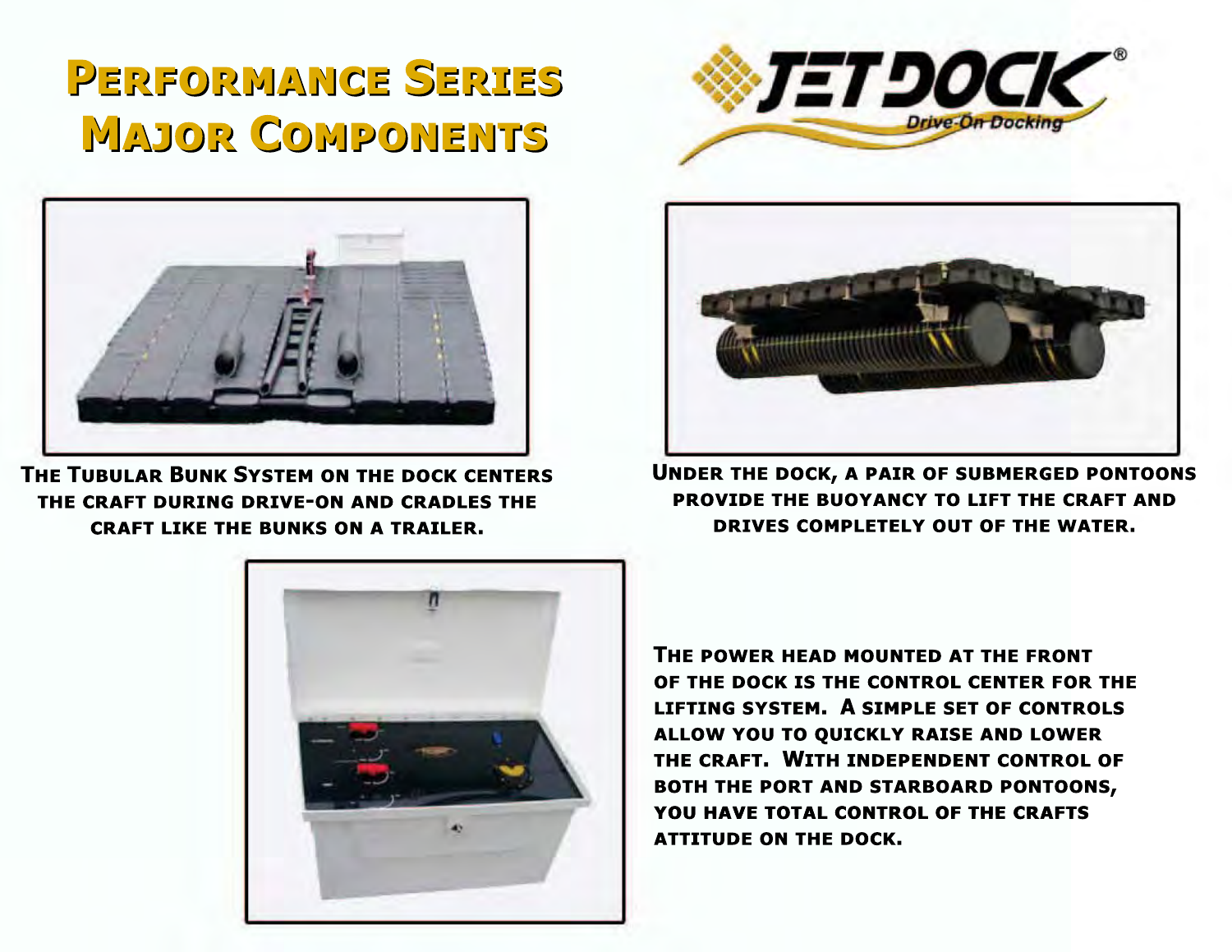# **Performance Series Performance Series Mooring Systems Mooring Systems**





**Rough water mooring using integrated pilings**

**Calm water mooring using Tide Manager System**



**Floating dock mooring using in-deck cable system**

#### **JET DOCK HAS A MOORING OPTION THAT WILL meet any site requirments.**